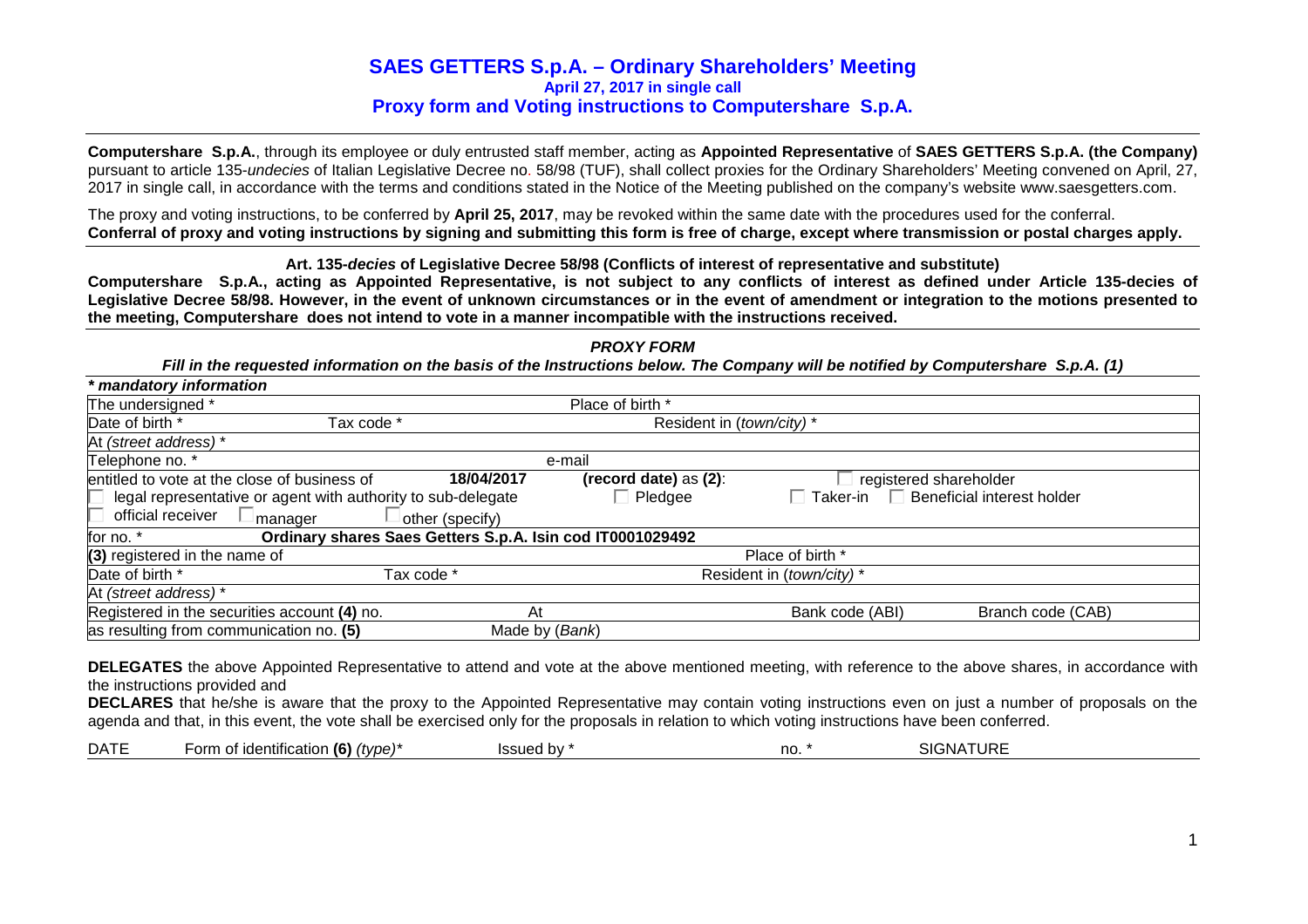# **SAES GETTERS S.p.A. – Ordinary Shareholders' Meeting April 27, 2017 in single call Proxy form and Voting instructions to Computershare S.p.A.**

## **VOTING INSTRUCTIONS**

**(For use of Appointed Representative only - tick relevant boxes and send to Computershare S.p.A. as per the instructions for filling in)** 

The undersigned **(7)**

**INSTRUCTS** the Appointed Representative to vote at the above indicated shareholders' meeting as follow **(8)**

|                                | <b>VOTING INSTRUCTIONS</b>                                        |
|--------------------------------|-------------------------------------------------------------------|
|                                | <b>Section A: F</b> (for), <b>C</b> (against), <b>A</b> (abstain) |
| <b>RESOLUTIONS TO BE VOTED</b> | Section B/C: Confirm. Cancel. Modify                              |
|                                | <i>previous instructions</i>                                      |

Report of the Board of Directors for the year ended 31 December 2016; financial statements as at 31 December 2016; relevant resolutions; presentation of the consolidated financial statements as at 31 December 2016; dividends distribution.

| 1.1. Report of the Board of Directors for the year ended 31 December 2016; financial statements as at 31 December 2016;<br>relevant resolutions; presentation of the consolidated financial statements as at 31 December 2016. |      |      |                               |  |
|--------------------------------------------------------------------------------------------------------------------------------------------------------------------------------------------------------------------------------|------|------|-------------------------------|--|
| <b>Section A</b> – vote for resolution proposed by the Board of Directors $(9)$                                                                                                                                                |      |      |                               |  |
| Sections A2 – vote for proposal published pursuant to article 126-bis of TUF (10)                                                                                                                                              |      |      |                               |  |
| Sections B and C (11)                                                                                                                                                                                                          | Conf | Canc | <b>Mod</b> voting instrucions |  |
| $B$ – vote for unknown circumstances                                                                                                                                                                                           | Conf | Canc |                               |  |
| C1 - vote for amendment/integration proposed by the Chairman of the meeting (12)                                                                                                                                               | Conf | Canc |                               |  |
| C2 – vote for amendment/integration proposed by holder of majority/relevant interest (12)                                                                                                                                      | Conf | Canc |                               |  |
| C3 – vote for amendment/integration proposed by holder of minority interest (12)                                                                                                                                               | Conf | Canc |                               |  |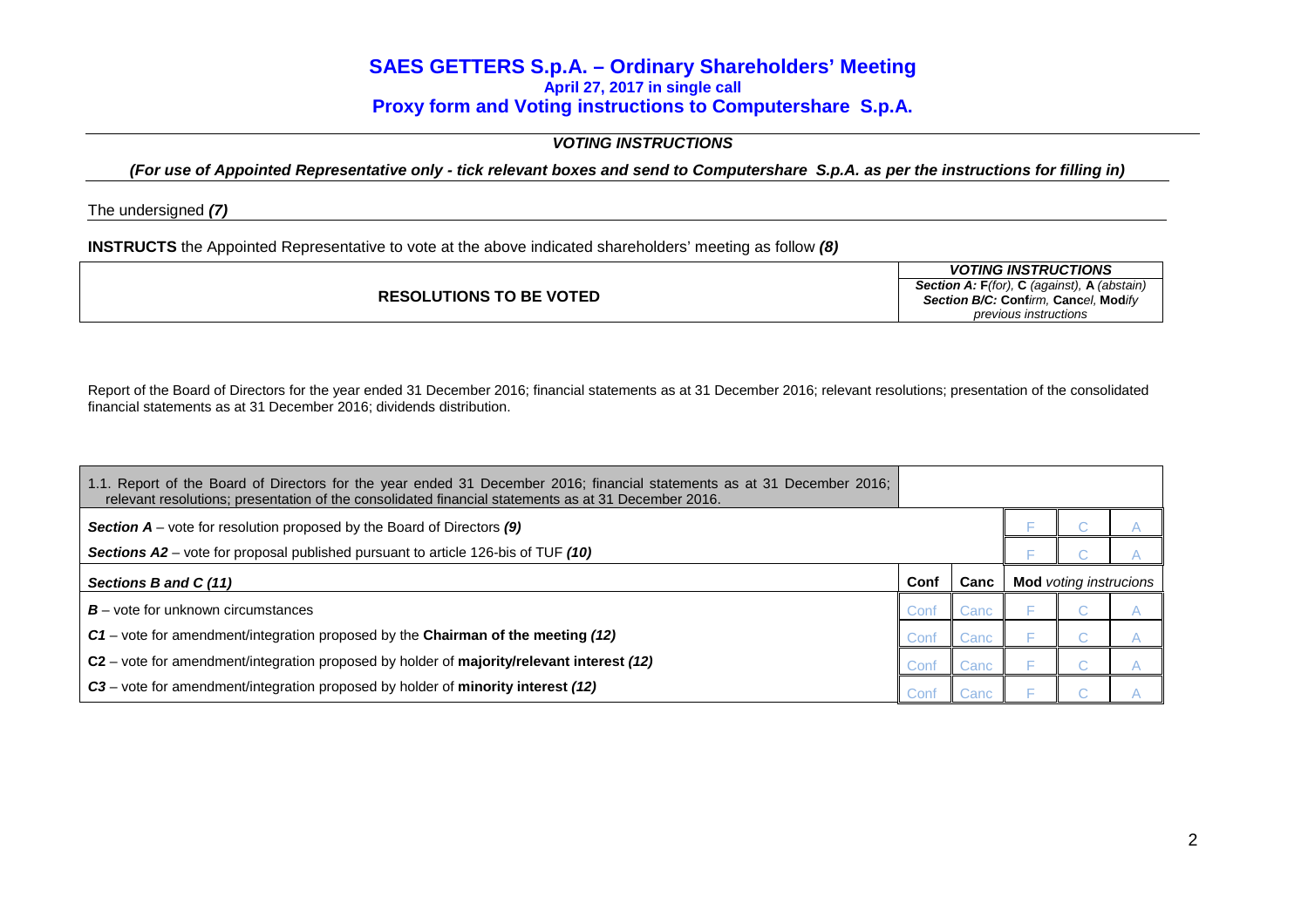| 1.2. Dividends distribution.                                                              |      |      |                               |  |
|-------------------------------------------------------------------------------------------|------|------|-------------------------------|--|
| <b>Section A</b> – vote for resolution proposed by the Board of Directors $(9)$           |      |      |                               |  |
| Sections A2 – vote for proposal published pursuant to article 126-bis of TUF (10)         |      |      |                               |  |
| Sections B and C (11)                                                                     | Conf | Canc | <b>Mod</b> voting instrucions |  |
| $B$ – vote for unknown circumstances                                                      | Conf | Canc | U                             |  |
| $C1$ – vote for amendment/integration proposed by the Chairman of the meeting (12)        | Conf | Canc |                               |  |
| C2 - vote for amendment/integration proposed by holder of majority/relevant interest (12) | Conf | Canc |                               |  |
| C3 – vote for amendment/integration proposed by holder of minority interest (12)          | Conf | Canc |                               |  |

| 2. Remuneration Report pursuant to Article 123-ter, subsection 6 of Italian Legislative Decree no. 58/1998 and Article 84-quater<br>of CONSOB resolution no. 11971 of 14/5/1999 concerning the rules for issuers. |      |      |                               |  |  |
|-------------------------------------------------------------------------------------------------------------------------------------------------------------------------------------------------------------------|------|------|-------------------------------|--|--|
| <b>Section A</b> – vote for resolution proposed by the Board of Directors $(9)$                                                                                                                                   |      |      |                               |  |  |
| Sections A2 – vote for proposal published pursuant to article 126-bis of TUF (10)                                                                                                                                 |      |      |                               |  |  |
| Sections B and C (11)                                                                                                                                                                                             | Conf | Canc | <b>Mod</b> voting instrucions |  |  |
| $B$ – vote for unknown circumstances                                                                                                                                                                              | Conf | Canc |                               |  |  |
| C1 – vote for amendment/integration proposed by the Chairman of the meeting (12)                                                                                                                                  | Conf | Canc |                               |  |  |
| C2 - vote for amendment/integration proposed by holder of majority/relevant interest (12)                                                                                                                         | Conf | Canc |                               |  |  |
| C3 - vote for amendment/integration proposed by holder of minority interest (12)                                                                                                                                  | Conf | Canc |                               |  |  |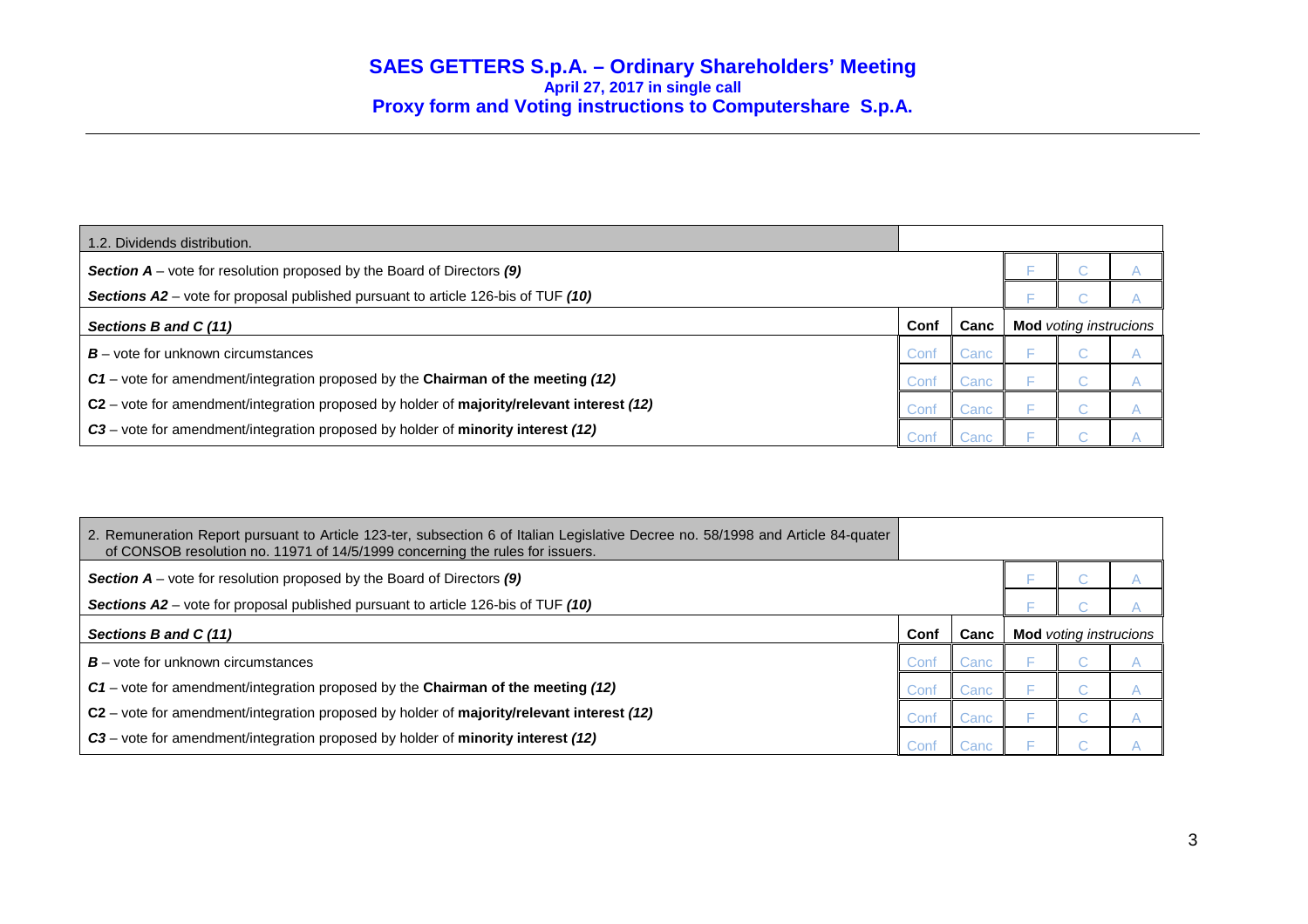| 3. Proposal to authorise the Board of Directors pursuant to and for the purposes of Articles 2357 et seq. of the Italian Civil Code<br>and 132 of Italian Legislative Decree no. 58/1998, to purchase and dispose up to a maximum of no. 2,000,000 treasury shares;<br>pertinent and consequent resolutions. |      |      |                               |  |
|--------------------------------------------------------------------------------------------------------------------------------------------------------------------------------------------------------------------------------------------------------------------------------------------------------------|------|------|-------------------------------|--|
| <b>Section A</b> – vote for resolution proposed by the Board of Directors $(9)$                                                                                                                                                                                                                              |      |      |                               |  |
| Sections A2 – vote for proposal published pursuant to article 126-bis of TUF (10)                                                                                                                                                                                                                            |      |      |                               |  |
| Sections B and C (11)                                                                                                                                                                                                                                                                                        | Conf | Canc | <b>Mod</b> voting instrucions |  |
|                                                                                                                                                                                                                                                                                                              |      |      |                               |  |
| $B$ – vote for unknown circumstances                                                                                                                                                                                                                                                                         | Conf | Canc |                               |  |
| $C1$ – vote for amendment/integration proposed by the Chairman of the meeting (12)                                                                                                                                                                                                                           | Conf | Canc |                               |  |
| $C2$ – vote for amendment/integration proposed by holder of majority/relevant interest (12)                                                                                                                                                                                                                  | Conf | Canc |                               |  |

Appointment of the Chairman of the Board of Statutory Auditors and reconstitution of the Board of the Statutory Auditors (appointment of alternate auditor) pursuant to and for the purposes of Article 2401 of the Italian Civil Code

| 4.1. Appointment of the Chairman of the Board of Statutory Auditors                                                                       |      |      |   |                               |   |
|-------------------------------------------------------------------------------------------------------------------------------------------|------|------|---|-------------------------------|---|
| <b>Section <math>A</math></b> – vote for resolution proposed by the Board of Directors (9)                                                |      |      |   |                               |   |
| vote For the candidacy made by<br>(please insert the name of the shareholder who presented the<br>(proposal) or vote Contrary/ Abstention |      |      |   | o a                           | Α |
| <b>Sections A2</b> – vote for proposal published pursuant to article 126-bis of TUF (10)                                                  |      |      |   |                               |   |
| Sections B and C (10)                                                                                                                     | Conf | Canc |   | <b>Mod</b> voting instrucions |   |
| $B$ – vote for unknown circumstances                                                                                                      | Conf | Canc |   |                               |   |
| $C1$ – vote for amendment/integration proposed by the Chairman of the meeting (11)                                                        | Conf | Canc | E | o.                            | А |
| $C2$ – vote for amendment/integration proposed by holder of <b>majority/relevant interest</b> (11)                                        | Conf | Canc |   |                               |   |
| C3 – vote for amendment/integration proposed by holder of minority interest (11)                                                          | Conf | Canc |   |                               |   |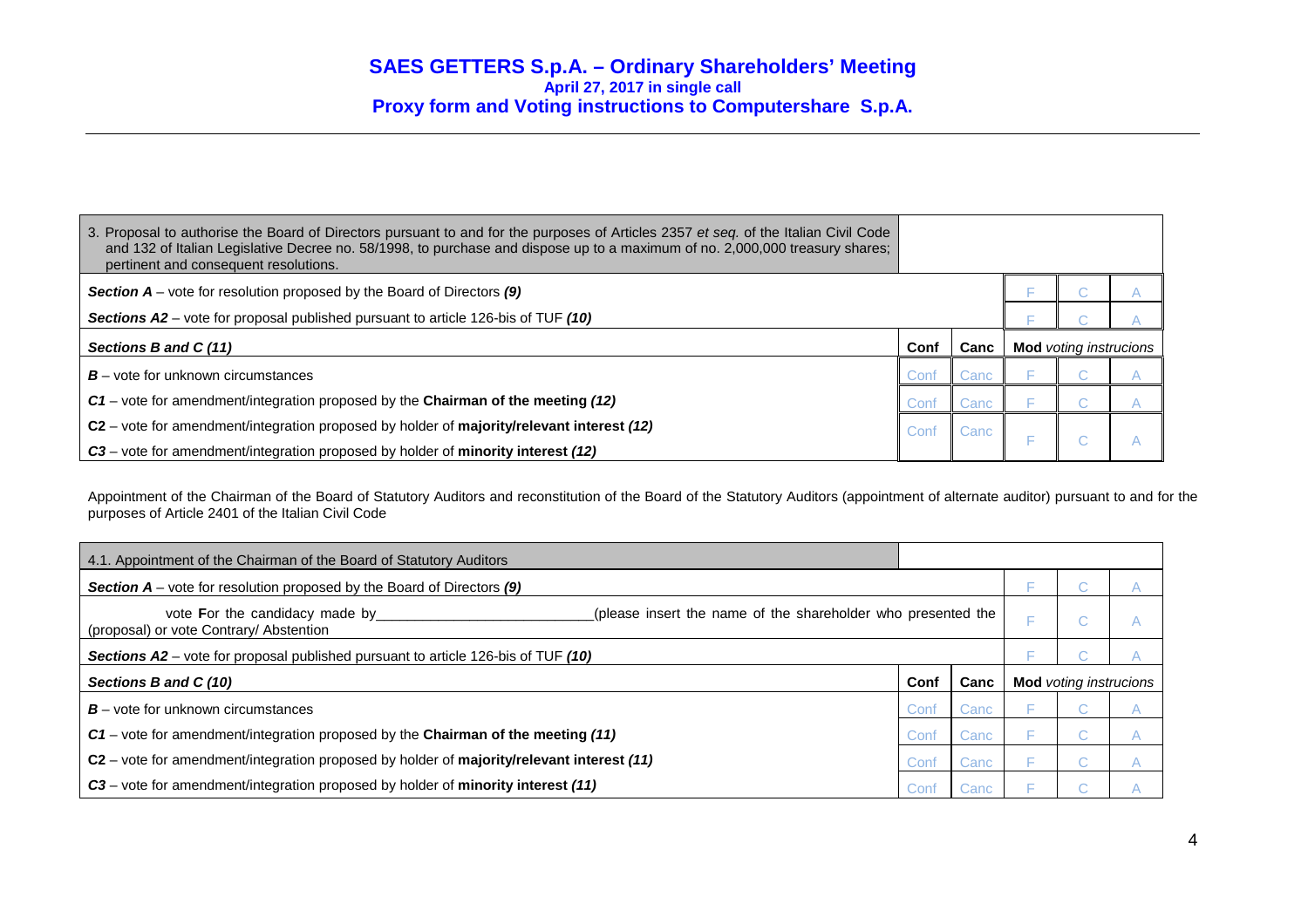| 4.2. Appointment of the Alternate Auditor                                                                                                                   |      |      |                               |  |
|-------------------------------------------------------------------------------------------------------------------------------------------------------------|------|------|-------------------------------|--|
| (please insert the name of the shareholder who presented the<br><b>Section A</b> – vote For the candidacy made by<br>proposal) or vote Contrary/ Abstention |      |      | $\sim$                        |  |
| Sections A2 – vote for proposal published pursuant to article 126-bis of TUF (10)                                                                           |      |      |                               |  |
| Sections B and C (11)                                                                                                                                       | Conf | Canc | <b>Mod</b> voting instrucions |  |
| $B$ – vote for unknown circumstances                                                                                                                        | Conf | Canc |                               |  |
| C1 - vote for amendment/integration proposed by the Chairman of the meeting (12)                                                                            | Conf | Canc |                               |  |
| C2 - vote for amendment/integration proposed by holder of majority/relevant interest (12)                                                                   | Conf | Canc |                               |  |
| C3 - vote for amendment/integration proposed by holder of minority interest (12)                                                                            |      | Canc |                               |  |

| 5. Amendment to Directors' termination indemnity                                           |      |      |                               |  |  |
|--------------------------------------------------------------------------------------------|------|------|-------------------------------|--|--|
| <b>Section <math>A</math></b> – vote for resolution proposed by the Board of Directors (9) |      |      |                               |  |  |
| Sections A2 – vote for proposal published pursuant to article 126-bis of TUF (10)          |      |      |                               |  |  |
| Sections B and C (11)                                                                      | Conf | Canc | <b>Mod</b> voting instrucions |  |  |
| $B$ – vote for unknown circumstances                                                       | Conf | Canc |                               |  |  |
| $C1$ – vote for amendment/integration proposed by the Chairman of the meeting (12)         | Conf | Canc |                               |  |  |
| C2 – vote for amendment/integration proposed by holder of majority/relevant interest (12)  | Conf | Canc |                               |  |  |
| C3 – vote for amendment/integration proposed by holder of minority interest (12)           |      |      | . a                           |  |  |

| Derivative action against Directors                                                                                                          |  |  |
|----------------------------------------------------------------------------------------------------------------------------------------------|--|--|
| Vote for proposed derivative action pursuant art. 2393, subsection 2, of Italian civil code upon approval of the annual financial statements |  |  |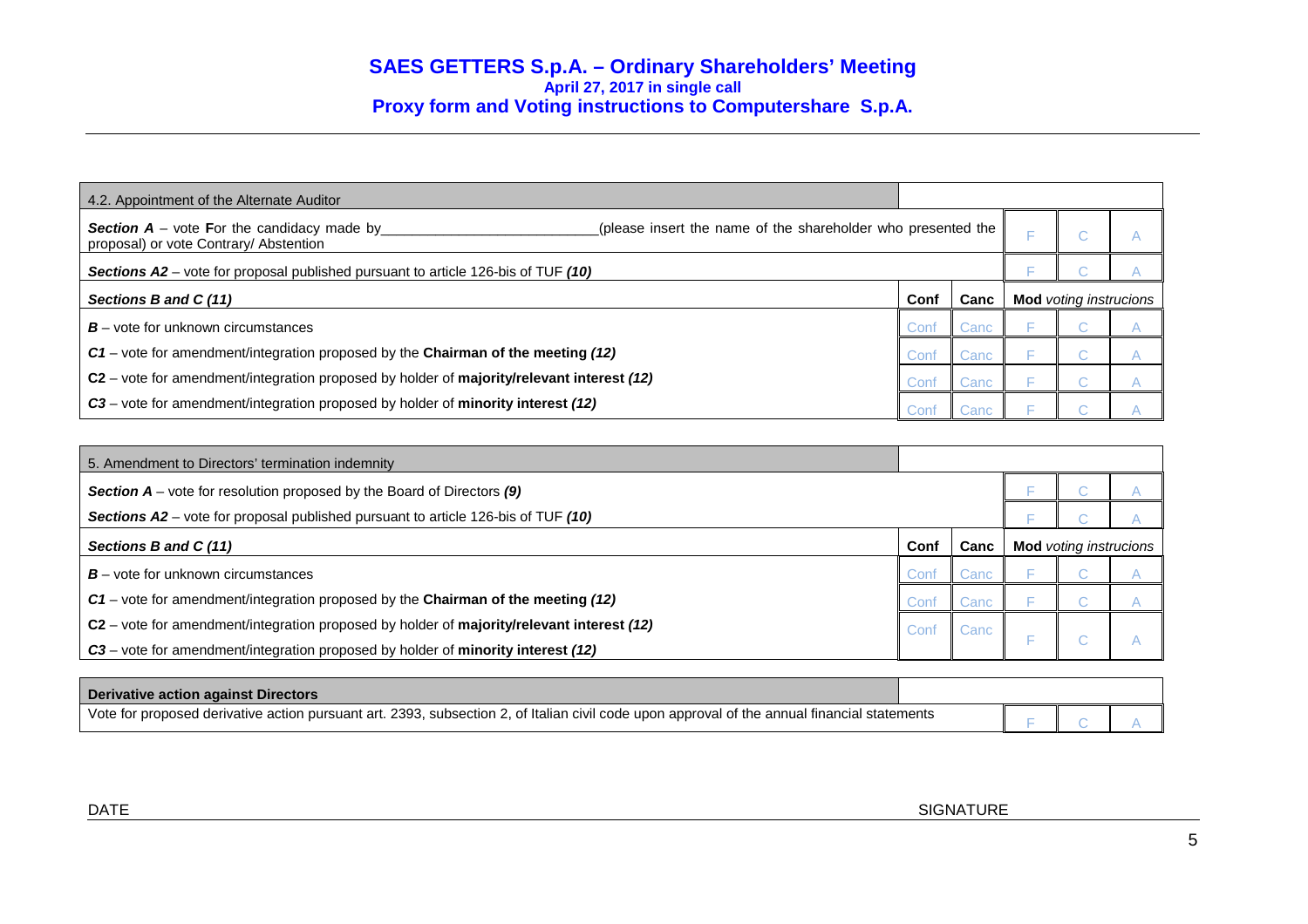# **SAES GETTERS S.p.A. – Ordinary Shareholders' Meeting April 27, 2017 in single call Proxy form and Voting instructions to Computershare S.p.A.**

### **Instructions for filling in and submitting the form**

- 1. The **Proxy form** must be notified to the Company (together with the documentation providing proof of the signatory power as per the following point) via the Appointed Representative together with the **Voting Instructions reserved to him** within **April,25, 2017** using one of the following alternative methods:
	- as an attachment in PDF format to an e-mail sent to ufficiomilano@pecserviziotitoli.it provided that the attachment is signed by an advanced, qualified or digital signature, pursuant the Italian "digital code law" or, failing that, through a secure (certified) e-mail box of the delegating party, even if he is a legal person;
	- by fax: no. 02 46776850., or
	- in original to Computershare S.p.A., Via Lorenzo Mascheroni,19 20145 Milano MI.
- 2. Specify the capacity of the proxy signatory and, where applicable, attach documentary proof of his power.
- 3. To be completed only if the registered shareholder is different from the proxy signatory; mandatory indications on relevant personal details must be included.
- 4. Provide the securities account number, Bank Codes and Branch Codes of the Depository, or in any case its name, available in the securities account statement.
- 5. Reference to the communication made by the intermediary and its name.
- 6. Provide details of a valid form of identification of the proxy signatory.
- 7. Provide the name and surname of the signatory of the Proxy form and Voting instructions.
- 8. Pursuant to article 135-undecies, subsection 3, of Italian Legislative Decree no. 58/1998, "Shares for which full or partial proxy is conferred are calculated for the purpose of determining due constitution of the shareholders' meeting. With regard to proposals for which no voting instructions are given, the shares of the shareholder concerned are not considered in calculating the majority and the percentage of capital required for the resolutions to be carried".
- 9. The resolutions proposed to the shareholders' meeting, which are briefly referred to herein, are reported in the Reports published on the company website www.saesgetters.com. Computershare S.p.A., as Appointed Representative, has not personal interest or on behalf of third party in the proposals mentioned, however, in the event of unknown circumstances or in the event of amendment or integration to the motion presented to the meeting, Computershare does not intend to vote in a manner incompatible with the instructions received in Sections A, B and C.

The vote is expressed by ticking the relevant box between the following: **F** (for), **C** (against) or **A** (abstention).

- 10. There is the Section A2 to receive instructions when an alternative, complementary or additional resolution to the motion proposed by the Board of Directors had been presented and published pursuant to art. 126-bis of the TUF, within the term and in the cases provided. The Appointed Representative shall vote on each motion in accordance with the instructions and the delegating party shall give instructions consistent with the type of proposals (alternative or complementary) published.
- 11. If any resolutions not provided in the proposals published as required by law, the Appointed Representative won't be able to vote without instructions. Therefore, should circumstances of importance which amend or integrate published resolutions occur, which were unknown at the time of issue of the proxy, which cannot be provided to delegating party and could modify the voting instructions, one of the following options may be chosen in sections B and C: **Conf** (confirm), **Canc** (cancel) or **Mod** (modify) the voting instruction already expressed. If no choice is made, the voting instructions in Section A are confirmed.

Particularly, if a motion that take the place of the published one is put to a vote or if an alternative resolution to the previously that did not obtain the majority of for-votes required for its approval is proposed, the delegating party shall give voting instructions in Section C which replace or integrate those of Section A.

12. The various voting intentions expressed in relation to the proponents' identity may be identical to each other but such instructions are binding on the Appointed Representative who shall vote only if the proponent's identity is as indicated in the relevant voting instructions.

In the absence of a proposal presented by the board of directors, an integrative proposal presented to the meeting shall be approved. Therefore, the voting instructions are collected by the Appointed Representative in Section C as solely vote instruction on the proposals presented to the meeting by the proponents specified in that section.

13. Indicate the proposal (as provided on the Company website) that you want to vote "for" or indicate your preference to vote against (C) or to abstain (A) which will apply to all proposals. If only one list/proposal is presented, the voting instructions will relate to that one.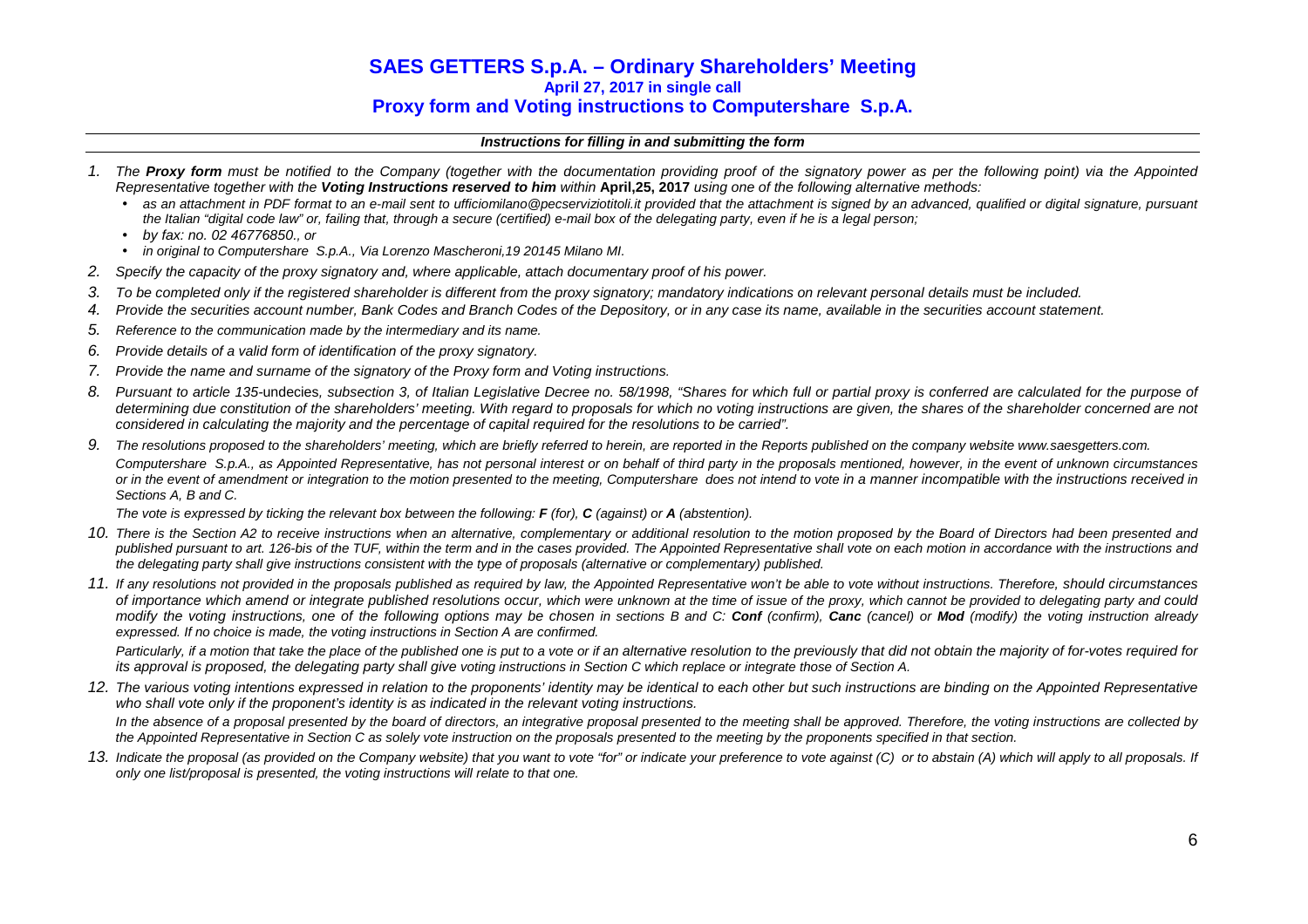## **SAES GETTERS S.p.A. – Ordinary Shareholders' Meeting April 27, 2017 in single call**

# **Proxy form and Voting instructions to Computershare S.p.A.**

**Italian Legislative Decree no. 58/98 (T.U.F)** 

**Article 135-decies**

(Conflict of interest of the representative and substitutes)

1. Conferring proxy upon a representative in conflict of interest is permitted provided that the representative informs the shareholder in writing of the circumstances giving rise to such conflict of interest and provided instructions are provided for each resolution in which the representative is expected to vote on behalf of the shareholder. The representative shall have the onus of proof regarding disclosure to the shareholder of the cir giving rise to the conflict of interest. Article 1711, second subsection of the Italian Civil Code does not apply.

2. In any event, for the purposes of this article, conflict of interest exists where the representative or substitute:

a) has sole or joint control of the company, or is controlled or is subject to joint control by that company;

b) is associated with the company or exercises significant influence over that company or the latter exercises significant influence over the representative 628;

c) is a member of the board of directors or control body of the company or of the persons indicated in paragraphs a) and b);

d) is an employee or auditor of the company or of the persons indicated in paragraph a);

e) is the spouse, close relative or is related by up to four times removed of the persons indicated in paragraphs a) to c);

f) is bound to the company or to persons indicated in paragraphs a), b), c) and e) by independent or employee relations or other relations of a financial nature that compromise independence.

3. Replacement of the representative by a substitute in conflict of interest is permitted only if the substitute is indicated by the shareholder. In such cases, subsection 1 shall apply. Disclosure obligations and related any event remain with the representative.

4. This article shall also apply in cases of share transfer by proxy.

#### **Article 135-undecies**

#### (Appointed representative of a listed company)

1. Unless the Articles of Association decree otherwise, companies with listed shares designate a party to whom the shareholders may, for each shareholders' meeting and within the end of the second trading day prior to the scheduled for the shareholders' meeting, including for callings subsequent to the first, a proxy with voting instructions on all or some of the proposals on the agenda. The proxy shall be valid only for proposals on which instructions are conferred.

2. Proxy is conferred by signing a proxy form, the content of which is governed by a Consob regulation. Conferring proxy shall be free of charge to the shareholder. The proxy and voting instructions may be cancelled within limit indicated in subsection 1.

3. Shares for which full or partial proxy is conferred are calculated for the purpose of determining due constitution of the shareholders' meeting. With regard to proposals for which no voting instructions are given, the s considered in calculating the majority and the percentage of capital required for the resolutions to be carried.

4. The person appointed as representative shall any interest, personal or on behalf of third parties, that he or she may have with respect to the resolution proposals on the agenda. The representative must also maintain confidentiality of the content of voting instructions received until scrutiny commences, without prejudice to the option of disclosing such information to his or her employees or collaborators, who shall also be subject to obligations. The party appointed as representative may not be assigned proxies except in compliance with this article.

5. By regulation pursuant to subsection 2, Consob may establish cases in which a representative failing to meet the indicated terms of Article 135-decies may express a vote other than that indicated in the voting instructi

#### **Article 126-bis**

#### (Integration of the agenda of the shareholders' meeting and presentation of new proposed resolutions)

Shareholders, who individually or jointly account for one fortieth of the share capital may ask, within ten days of publication of the notice calling the shareholders' meeting, or within five days in the event of calling t accordance with article 125-bis, subsection 3 or article 104, subsection 2, for the integration of the list of items on the agenda, specifying in the request, the additional items they propose or presenting proposed resolu already on the agenda. The requests, together with the certificate attesting ownership of the share, are presented in writing, by correspondence or electronically, in compliance with any requirements strictly necessary for identification of the applicants indicated by the company. Those with voting rights may individually present proposed resolutions in the shareholders' meeting. For cooperative companies the amount of the capital is determi the statutes also in derogation of article 135595-bis.

2. Integrations to the agenda or the presentation of further proposed resolutions on items already on the agenda, in accordance with subsection 1, are disclosed in the same ways as prescribed for the publication of the not the meeting, at least fifteen days prior to the date scheduled for the shareholders' meeting. Additional proposed resolutions on items already on the agenda are made available to the public in the ways pursuant to article subsection 1, at the same time as publishing news of the presentation. Terms are reduced to seven days in the case of shareholders' meetings called in accordance with article 104, subsection 2 or in the case of a sharehold meeting convened in accordance with article 125-bis, subsection 3.

3. The agenda cannot be supplemented with items on which, in accordance with the law, the shareholders ' meeting resolved on proposal of the administrative body or on the basis of a project or report prepared by it, other those specified under article 125-ter, subsection 1.

4. Shareholders requesting integration in accordance with subsection 1 shall prepare a report giving the reason for the proposed resolutions on the new items for which it proposes discussion or the reason relating to addit proposed resolutions presented on items already on the agenda. The report is sent to the administrative body within the final terms for presentation of the request for integration. The administrative body makes the report the public, accompanied by any assessments, at the same time as publishing news of the integration or presentation, in the ways pursuant to article 125-ter, subsection 1.

5. If the administrative body, or should it fail to take action, the board of auditors or supervisory board or management control committee fail to supplement the agenda with the new items or proposals presented in accorda subsection 1, the court, having heard the members of the board of directors and internal control bodies, where their refusal to do so should prove to be unjustified, orders the integration by decree. The decree is publishe ways set out by article 125-ter, subsection 1